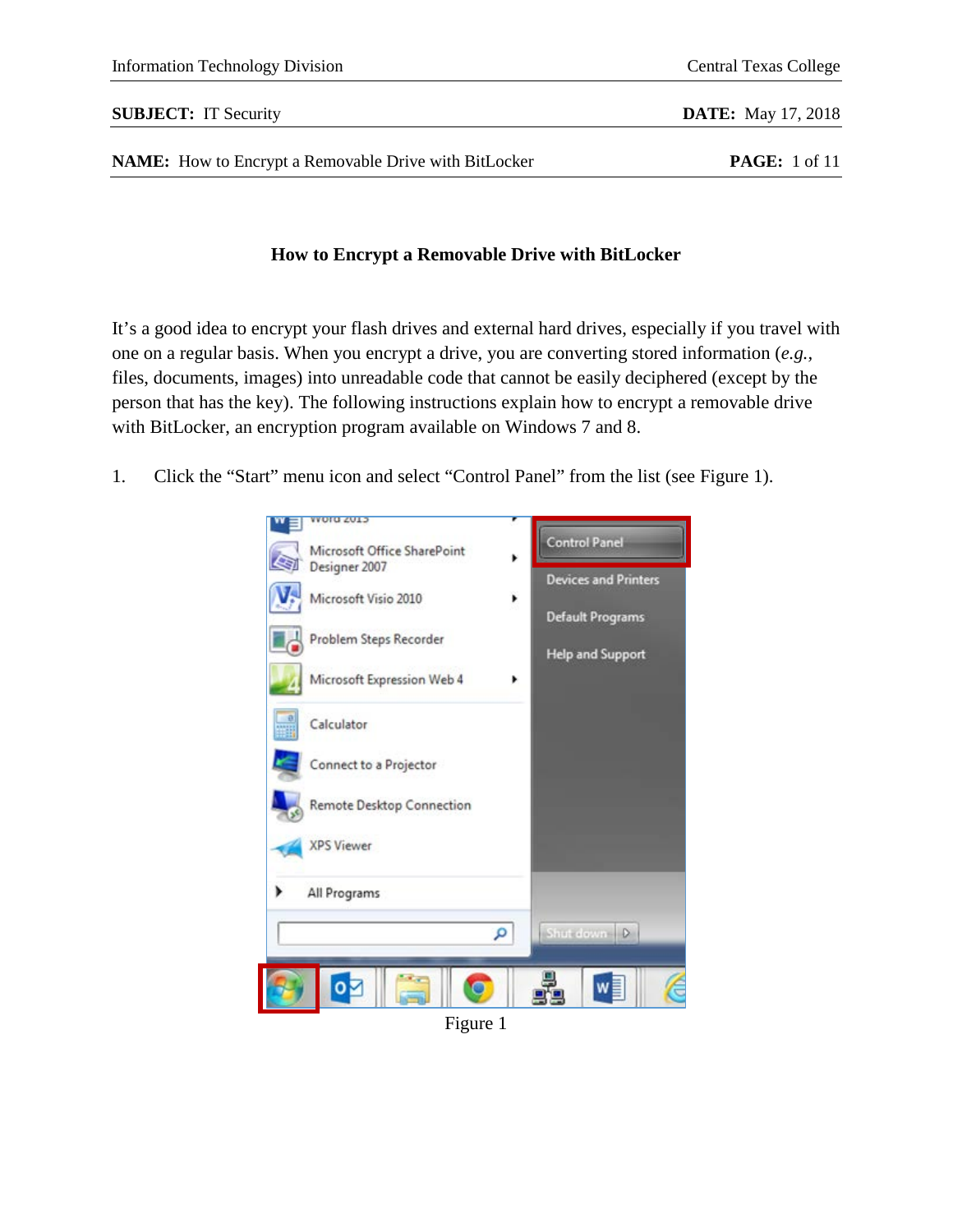2. Select "System and Security" from the "Control Panel" window (see Figure 2).



Figure 2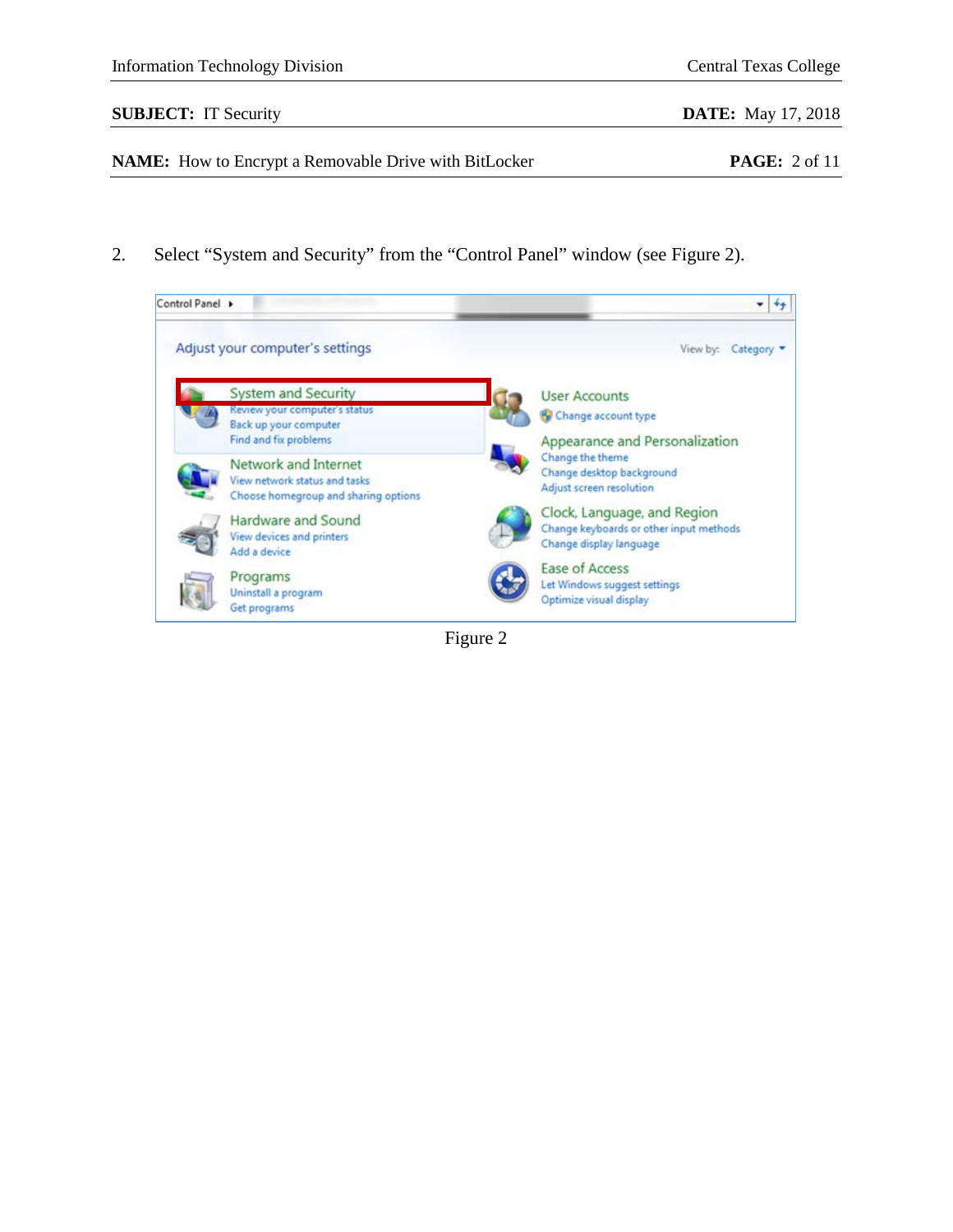## **SUBJECT:** IT Security **DATE:** May 17, 2018

**NAME:** How to Encrypt a Removable Drive with BitLocker **PAGE:** 3 of 11

3. Select "BitLocker Drive Encryption" (see Figure 3).



Figure 3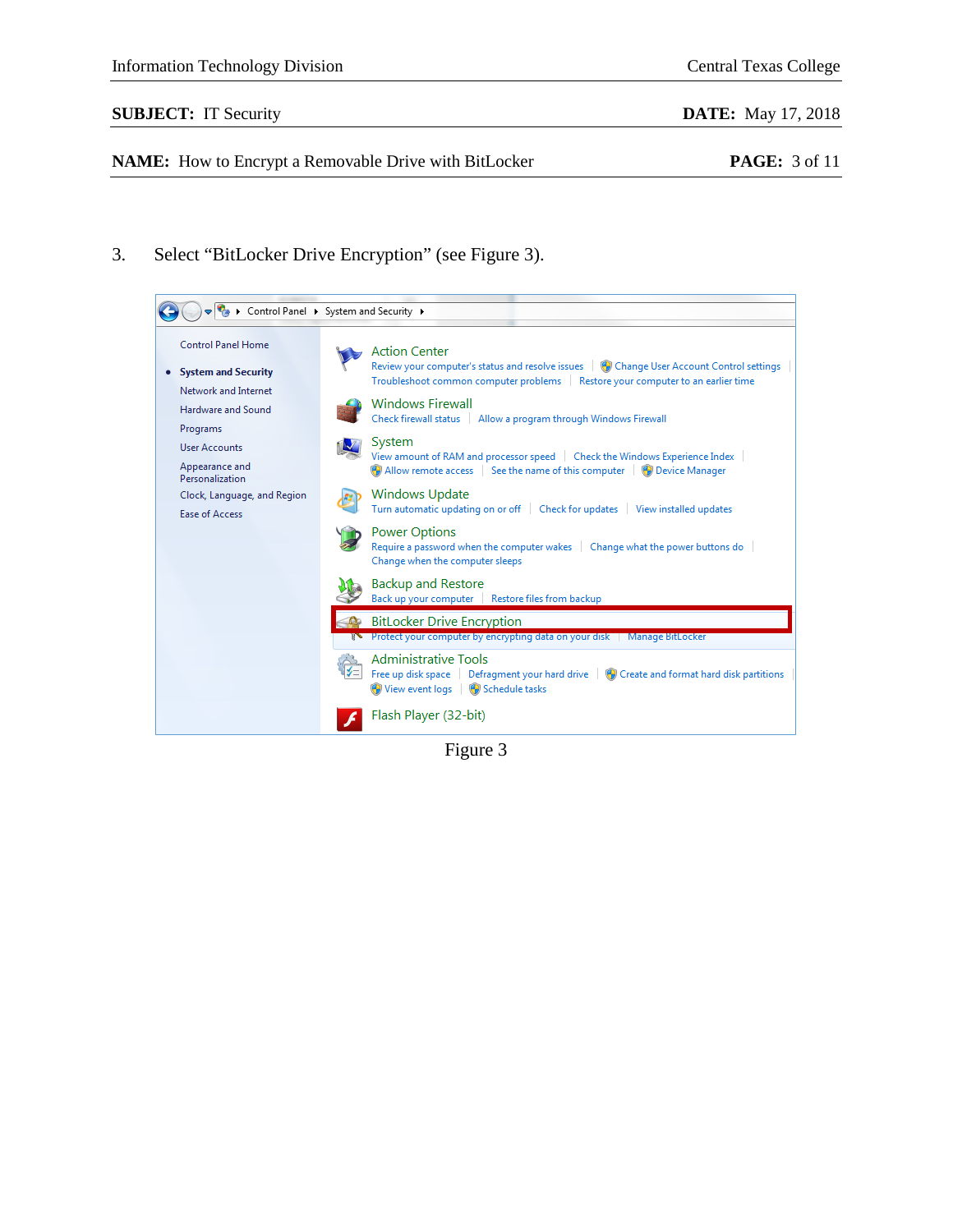|    | <b>Information Technology Division</b>                                                                                                                                                                          | <b>Central Texas College</b> |
|----|-----------------------------------------------------------------------------------------------------------------------------------------------------------------------------------------------------------------|------------------------------|
|    | <b>SUBJECT:</b> IT Security                                                                                                                                                                                     | <b>DATE:</b> May 17, 2018    |
|    | <b>NAME:</b> How to Encrypt a Removable Drive with BitLocker                                                                                                                                                    | <b>PAGE:</b> 4 of 11         |
|    |                                                                                                                                                                                                                 |                              |
| 4. | Insert the removable drive you want to encrypt. The drive's information will appear at the                                                                                                                      |                              |
|    | bottom of the window (see Figure 4).                                                                                                                                                                            |                              |
|    | System and Security > BitLocker Drive Encryption                                                                                                                                                                |                              |
|    | Help protect your files and folders by encrypting your drives                                                                                                                                                   |                              |
|    | BitLocker Drive Encryption helps prevent unauthorized access to any files stored on the drives shown below.<br>You are able to use the computer normally, but unauthorized users cannot read or use your files. |                              |
|    | What should I know about BitLocker Drive Encryption before I turn it on?                                                                                                                                        |                              |
|    | BitLocker Drive Encryption - Hard Disk Drives                                                                                                                                                                   |                              |
|    | Turn On BitLocker<br>C.                                                                                                                                                                                         |                              |

BitLocker Drive Encryption - BitLocker To Go-Insert a removable drive to use BitLocker To Go.

Off

Figure 4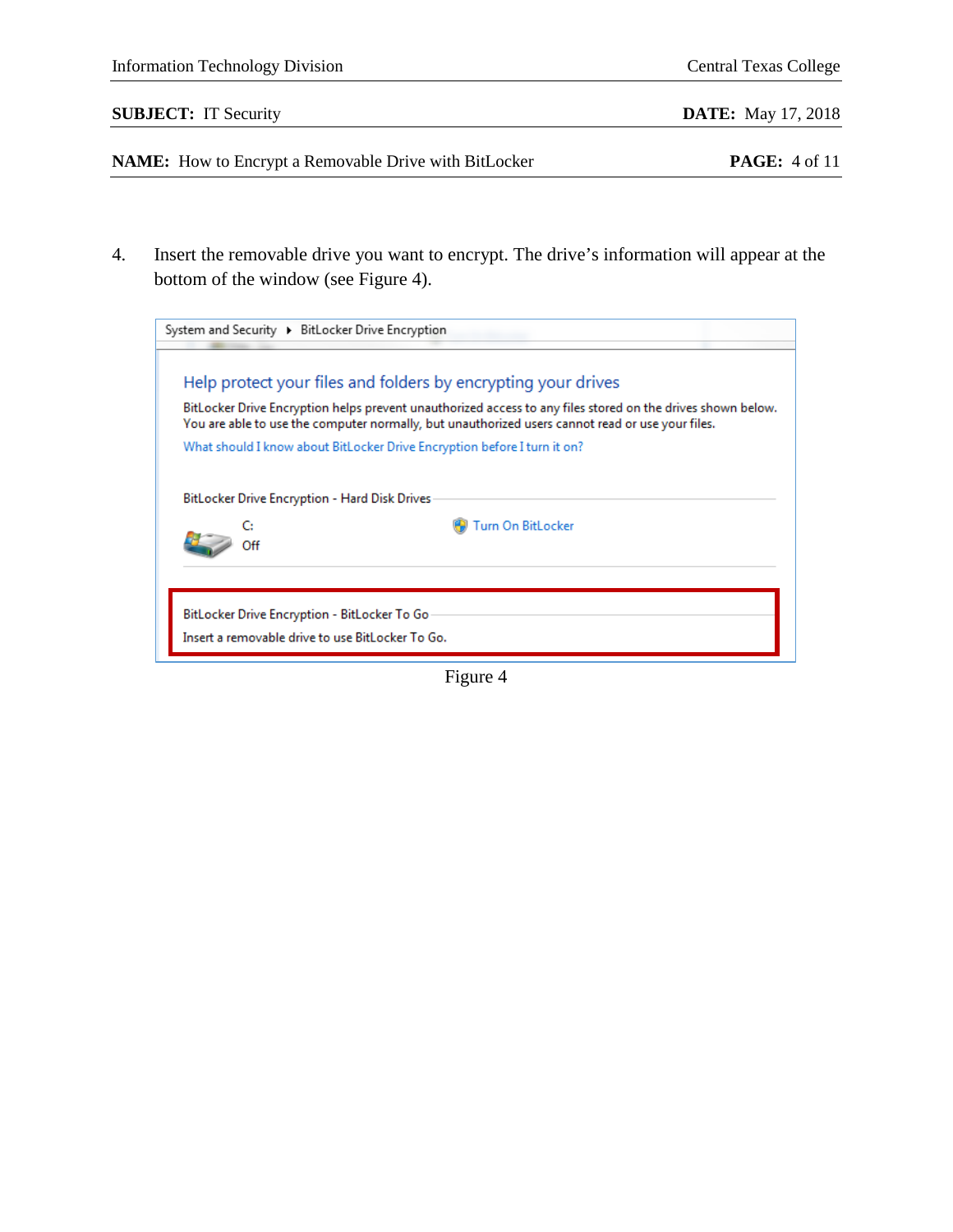## **SUBJECT:** IT Security **DATE:** May 17, 2018

**NAME:** How to Encrypt a Removable Drive with BitLocker **PAGE:** 5 of 11

5. Click "Turn On BitLocker" (see Figure 5).

| System and Security ▶ BitLocker Drive Encryption                                                                                                                                                                |  |  |
|-----------------------------------------------------------------------------------------------------------------------------------------------------------------------------------------------------------------|--|--|
|                                                                                                                                                                                                                 |  |  |
| Help protect your files and folders by encrypting your drives                                                                                                                                                   |  |  |
| BitLocker Drive Encryption helps prevent unauthorized access to any files stored on the drives shown below.<br>You are able to use the computer normally, but unauthorized users cannot read or use your files. |  |  |
| What should I know about BitLocker Drive Encryption before I turn it on?                                                                                                                                        |  |  |
| BitLocker Drive Encryption - Hard Disk Drives<br><b>Turn On BitLocker</b>                                                                                                                                       |  |  |
| BitLocker Drive Encryption - BitLocker To Go<br><b>Turn On BitLocker</b><br>F.<br>∩ff                                                                                                                           |  |  |
|                                                                                                                                                                                                                 |  |  |

Figure 5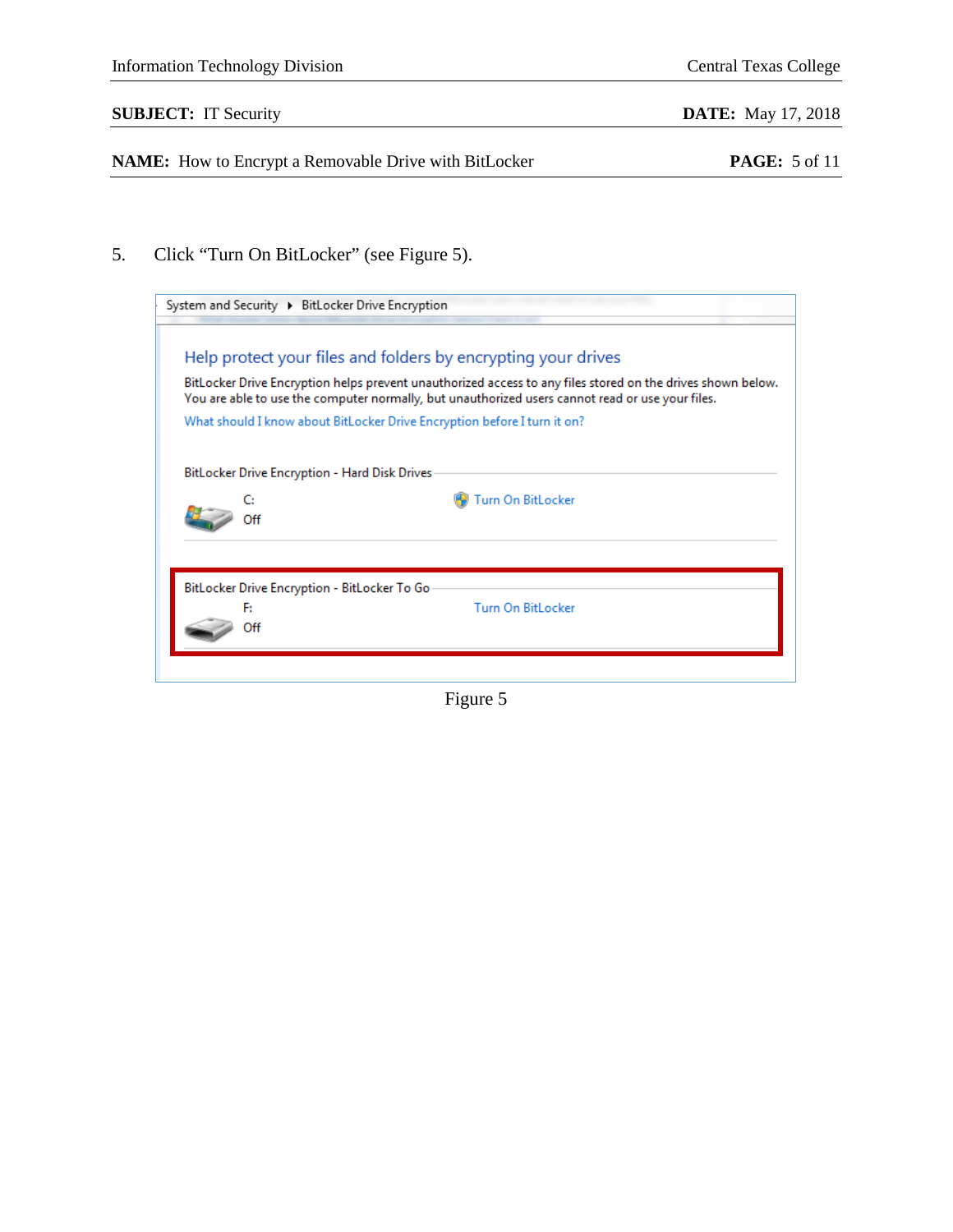| <b>Information Technology Division</b> | <b>Central Texas College</b> |
|----------------------------------------|------------------------------|
| <b>SUBJECT:</b> IT Security            | <b>DATE:</b> May 17, 2018    |
|                                        |                              |

**NAME:** How to Encrypt a Removable Drive with BitLocker **PAGE:** 6 of 11

6. A new window will appear. Create a password for your removable drive and click "Next" when you are ready (see Figure 6). <u>Be sure to use a strong password</u>.

| ×<br>BitLocker Drive Encryption (E:)                                                                                                             |
|--------------------------------------------------------------------------------------------------------------------------------------------------|
| Choose how you want to unlock this drive                                                                                                         |
| V Use a password to unlock the drive                                                                                                             |
| Passwords should contain upper and lowercase letters, numbers, spaces, and symbols.                                                              |
| Type your password:                                                                                                                              |
| Retype your password:                                                                                                                            |
| Use my smart card to unlock the drive<br>You will need to insert your smart card. The smart card PIN will be required when you unlock the drive. |
| How do I use these options?                                                                                                                      |
| Cancel<br>Next                                                                                                                                   |

Figure 6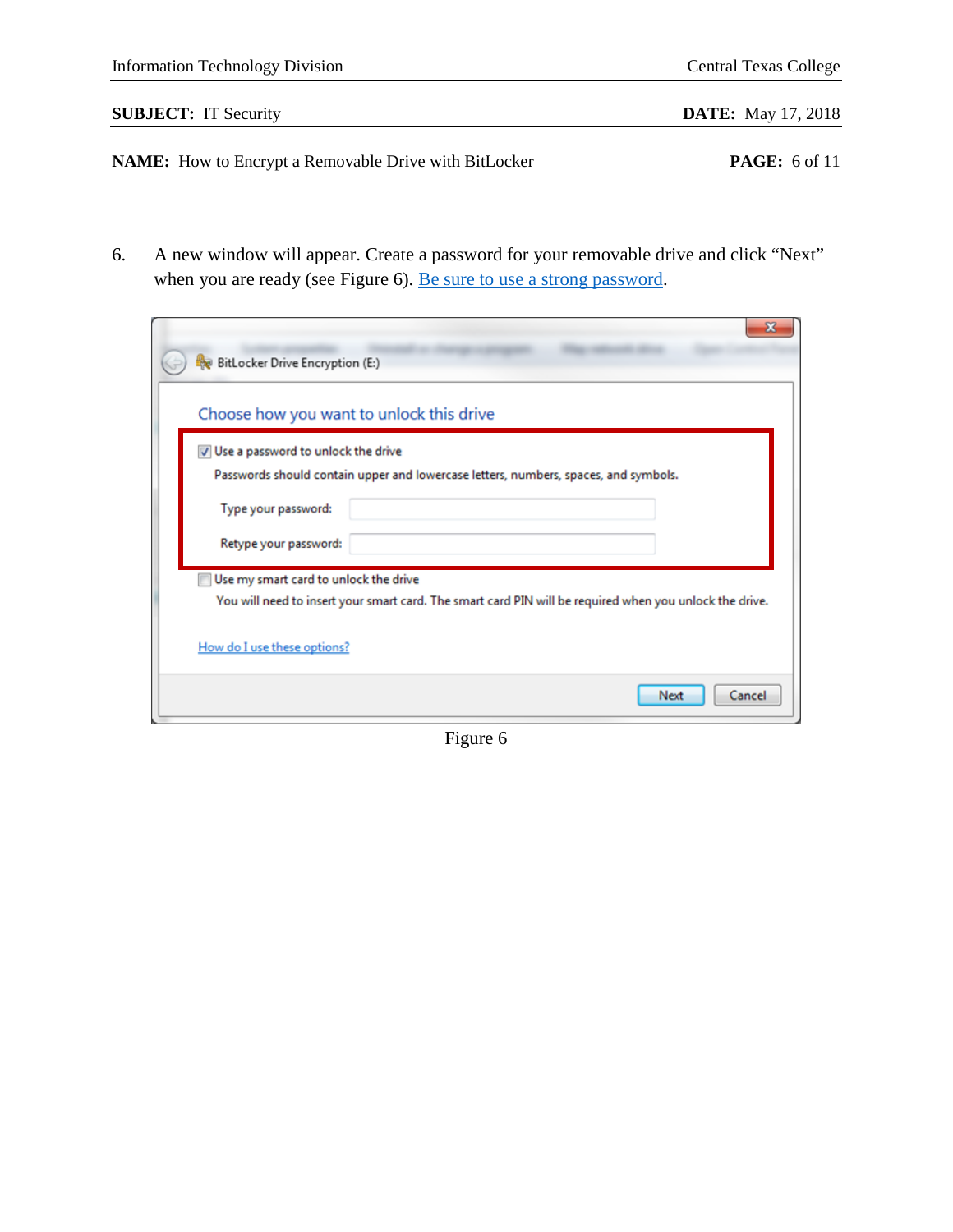| <b>Information Technology Division</b>                       | <b>Central Texas College</b> |
|--------------------------------------------------------------|------------------------------|
| <b>SUBJECT:</b> IT Security                                  | <b>DATE:</b> May 17, 2018    |
| <b>NAME:</b> How to Encrypt a Removable Drive with BitLocker | <b>PAGE:</b> 7 of 11         |

7. Select "Save the recovery key to a file" and click "Next" (see Figure 7). Choose the folder you want this file to be stored under and click "Save."

| How do you want to store your recovery key?                                                             |
|---------------------------------------------------------------------------------------------------------|
| If you forget your password or lose your smartcard, you can use your recovery key to access your drive. |
| We recommended that you save your recovery key to a file and print it.                                  |
| Save the recovery key to a file                                                                         |
| Print the recovery key                                                                                  |

Figure 7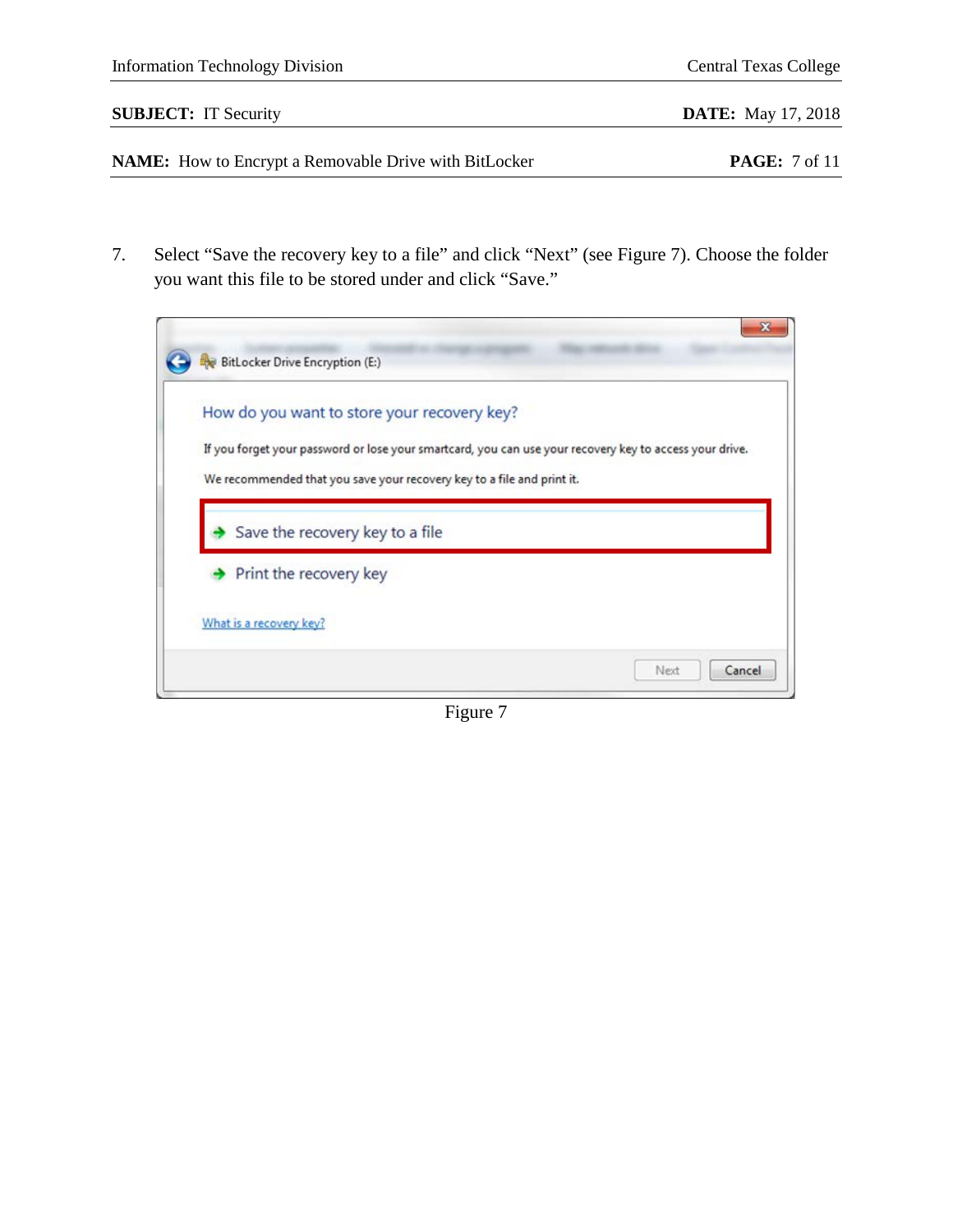8. Click the "Start Encrypting" button to begin the encryption process (see Figure 8).

| BitLocker Drive Encryption (E:)                                                                                                                                                                                                        |
|----------------------------------------------------------------------------------------------------------------------------------------------------------------------------------------------------------------------------------------|
| Are you ready to encrypt this drive?<br>You will be able to unlock this drive using a password.<br>Encryption might take a while depending on the size of the drive.<br>Until encryption is complete your files will not be protected. |
| <b>Start Encrypting</b><br>Cancel                                                                                                                                                                                                      |

Figure 8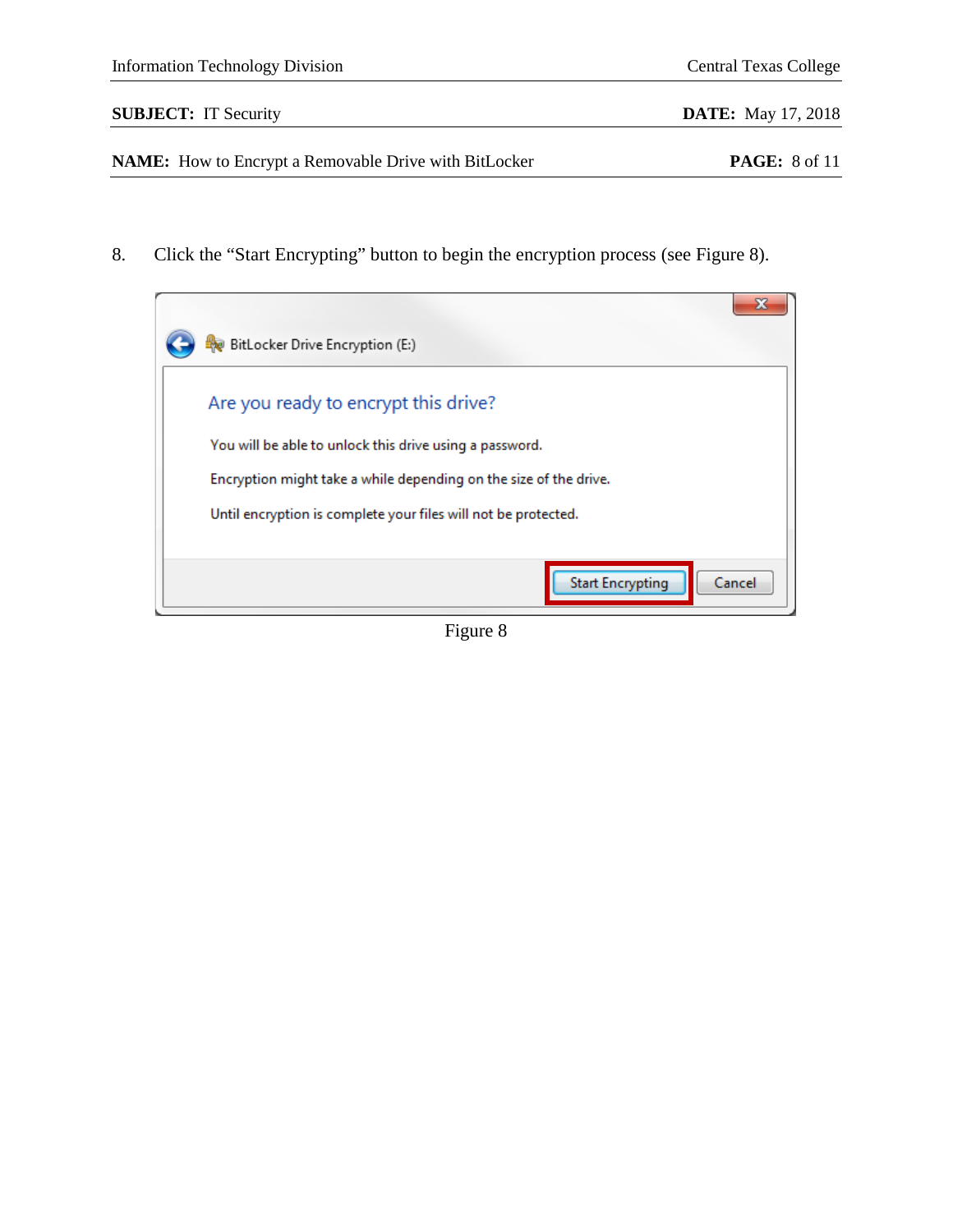9. Wait for the encryption process to finish. Click "Close" when it is done (see Figure 9).



| <b>BitLocker Drive Encryption</b> |       |
|-----------------------------------|-------|
| Encryption of E: is complete.     |       |
|                                   | Close |

Figure 9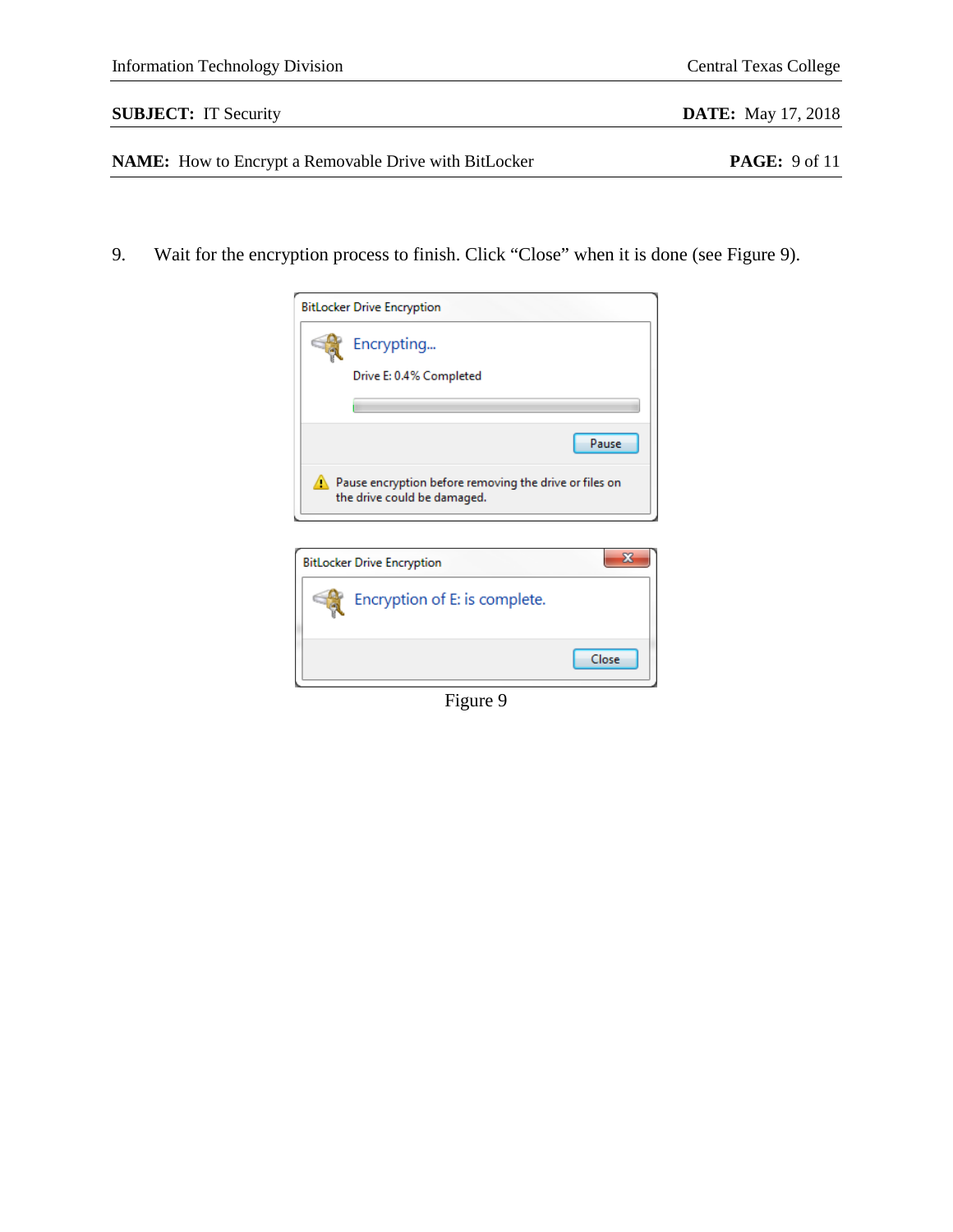| <b>NAME:</b> How to Encrypt a Removable Drive with BitLocker | <b>PAGE:</b> 10 of 11        |
|--------------------------------------------------------------|------------------------------|
| <b>SUBJECT:</b> IT Security                                  | <b>DATE:</b> May 17, 2018    |
| <b>Information Technology Division</b>                       | <b>Central Texas College</b> |

10. After the encryption process has completed, you can optionally turn on the "automatic unlock" feature. This option unlocks your drive automatically when you insert it into the same computer used to encrypt the drive. Return to the "BitLocker Drive Encryption" window and click the "Manage BitLocker" link (see Figure 10).

|         | ▶ Control Panel ▶ System and Security ▶ BitLocker Drive Encryption                                                                                                                                                                                                                                                                                           |                                               |  |
|---------|--------------------------------------------------------------------------------------------------------------------------------------------------------------------------------------------------------------------------------------------------------------------------------------------------------------------------------------------------------------|-----------------------------------------------|--|
| el Home | Help protect your files and folders by encrypting your drives<br>BitLocker Drive Encryption helps prevent unauthorized access to any files stored on the drives shown below.<br>You are able to use the computer normally, but unauthorized users cannot read or use your files.<br>What should I know about BitLocker Drive Encryption before I turn it on? |                                               |  |
|         | BitLocker Drive Encryption - Hard Disk Drives                                                                                                                                                                                                                                                                                                                | <b>Turn On BitLocker</b>                      |  |
|         | BitLocker Drive Encryption - BitLocker To Go<br>E.<br>On                                                                                                                                                                                                                                                                                                     | <b>Turn Off BitLocker</b><br>Manage BitLocker |  |

Figure 10